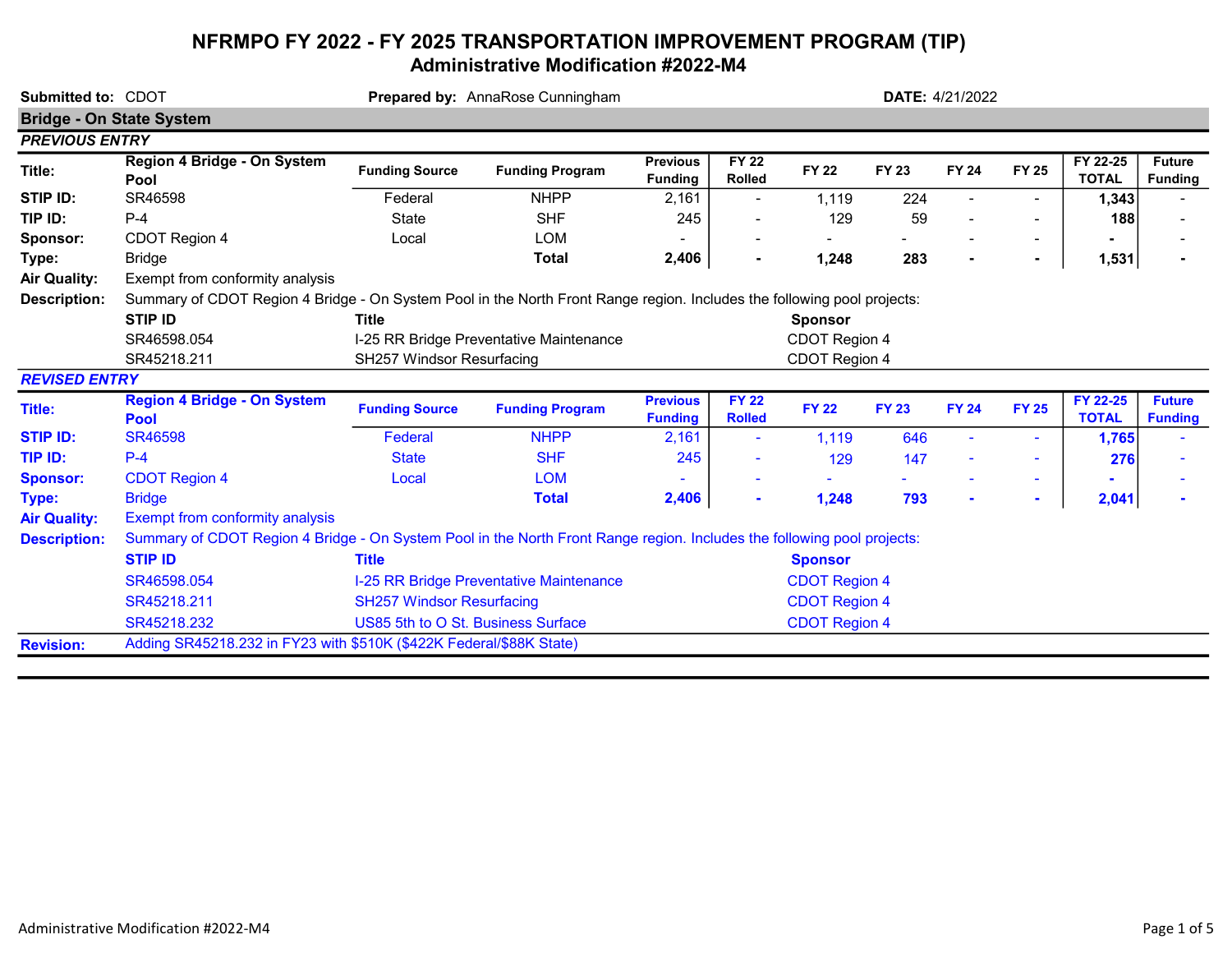## FASTER (North Front Range Listings of State Highway Locations)

| Title:               | <b>Region 4 FASTER Safety Pool</b>                                                                                 | <b>Funding Source</b>                 | <b>Funding Program</b>                       | <b>Previous</b><br><b>Funding</b>      | <b>FY 22</b><br><b>Rolled</b> | <b>FY 22</b>         | <b>FY 23</b> | <b>FY 24</b> | <b>FY 25</b>             | FY 22-25<br><b>TOTAL</b> | <b>Future</b><br><b>Funding</b> |  |  |
|----------------------|--------------------------------------------------------------------------------------------------------------------|---------------------------------------|----------------------------------------------|----------------------------------------|-------------------------------|----------------------|--------------|--------------|--------------------------|--------------------------|---------------------------------|--|--|
| Sponsor:             | CDOT Region 4                                                                                                      | <b>State</b>                          | <b>FAS</b>                                   | 2,900                                  |                               | 3,094                | 4,801        | 2,550        | $\overline{\phantom{0}}$ | 10,445                   |                                 |  |  |
| STIP ID:             | SR46606                                                                                                            | Local                                 |                                              |                                        |                               |                      |              |              |                          |                          |                                 |  |  |
| TIP ID:              | $P-7$                                                                                                              |                                       | <b>Total</b>                                 | 2,900                                  | ٠                             | 3,094                | 4,801        | 2,550        | ٠                        | 10,445                   |                                 |  |  |
| Type:                | Safety                                                                                                             |                                       |                                              |                                        |                               |                      |              |              |                          |                          |                                 |  |  |
| Air Quality:         | Exempt from conformity analysis                                                                                    |                                       |                                              |                                        |                               |                      |              |              |                          |                          |                                 |  |  |
| <b>Description:</b>  | Summary of CDOT Region 4 FASTER Safety Pool in the North Front Range region. Includes the following pool projects: |                                       |                                              |                                        |                               |                      |              |              |                          |                          |                                 |  |  |
|                      | <b>STIP ID</b>                                                                                                     | <b>Title</b>                          |                                              |                                        | <b>Sponsor</b>                |                      |              |              |                          |                          |                                 |  |  |
|                      | SR46606.070                                                                                                        | Intersection Safety Improvements Pool |                                              |                                        | CDOT Region 4                 |                      |              |              |                          |                          |                                 |  |  |
|                      | SR46606.070                                                                                                        | US 287 and Foothills Parkway          |                                              |                                        | CDOT Region 4                 |                      |              |              |                          |                          |                                 |  |  |
|                      | SR46666.060                                                                                                        | US 287 (College Ave) & Trilby Rd      |                                              |                                        | City of Fort Collins          |                      |              |              |                          |                          |                                 |  |  |
|                      | SR46606.095                                                                                                        |                                       | US 287 and Swallow Signal Improvements       |                                        |                               | CDOT Region 4        |              |              |                          |                          |                                 |  |  |
|                      | SR46606.097                                                                                                        |                                       | US 85 and WCR 66 Left Turn Accel Lanes       |                                        |                               | CDOT Region 4        |              |              |                          |                          |                                 |  |  |
| <b>REVISED ENTRY</b> |                                                                                                                    |                                       |                                              |                                        |                               |                      |              |              |                          |                          |                                 |  |  |
| <b>Title:</b>        | <b>Region 4 FASTER Safety Pool</b>                                                                                 | <b>Funding Source</b>                 | <b>Funding Program</b>                       | <b>Previous</b><br><b>Funding</b>      | <b>FY 22</b><br><b>Rolled</b> | <b>FY 22</b>         | <b>FY 23</b> | <b>FY 24</b> | <b>FY 25</b>             | FY 22-25<br><b>TOTAL</b> | <b>Future</b><br><b>Funding</b> |  |  |
| <b>Sponsor:</b>      | <b>CDOT Region 4</b>                                                                                               | <b>State</b>                          | <b>FAS</b>                                   | 2,900                                  | $\blacksquare$                | 3,094                | 4,801        | 2,550        |                          | 10,445                   |                                 |  |  |
| <b>STIP ID:</b>      | <b>SR46606</b>                                                                                                     | Local                                 |                                              |                                        |                               |                      |              |              |                          |                          |                                 |  |  |
| TIP ID:              | $P-7$                                                                                                              |                                       | <b>Total</b>                                 | 2,900                                  |                               | 3,094                | 4,801        | 2,550        | ٠                        | 10,445                   |                                 |  |  |
| Type:                | <b>Safety</b>                                                                                                      |                                       |                                              |                                        |                               |                      |              |              |                          |                          |                                 |  |  |
| <b>Air Quality:</b>  | <b>Exempt from conformity analysis</b>                                                                             |                                       |                                              |                                        |                               |                      |              |              |                          |                          |                                 |  |  |
| <b>Description:</b>  | Summary of CDOT Region 4 FASTER Safety Pool in the North Front Range region. Includes the following pool projects: |                                       |                                              |                                        |                               |                      |              |              |                          |                          |                                 |  |  |
|                      | <b>STIP ID</b>                                                                                                     | <b>Title</b>                          |                                              |                                        |                               |                      |              |              |                          |                          |                                 |  |  |
|                      | SR46606.070                                                                                                        |                                       | <b>Intersection Safety Improvements Pool</b> | <b>Sponsor</b><br><b>CDOT Region 4</b> |                               |                      |              |              |                          |                          |                                 |  |  |
|                      | SR46606.070                                                                                                        | US 287 and Foothills Parkway          |                                              | <b>CDOT Region 4</b>                   |                               |                      |              |              |                          |                          |                                 |  |  |
|                      |                                                                                                                    |                                       |                                              | <b>City of Fort Collins</b>            |                               |                      |              |              |                          |                          |                                 |  |  |
|                      | SR46666.060                                                                                                        | US 287 (College Ave) & Trilby Rd      |                                              |                                        |                               |                      |              |              |                          |                          |                                 |  |  |
|                      | SR46606.095                                                                                                        |                                       | US 287 and Swallow Signal Improvements       |                                        |                               | <b>CDOT Region 4</b> |              |              |                          |                          |                                 |  |  |

SR46606.092 CO 392 and WCR23 Signalization CO 392 and WCR23 Signalization Revision: Adding new project SR46606.092 in FY24. No change to pool total.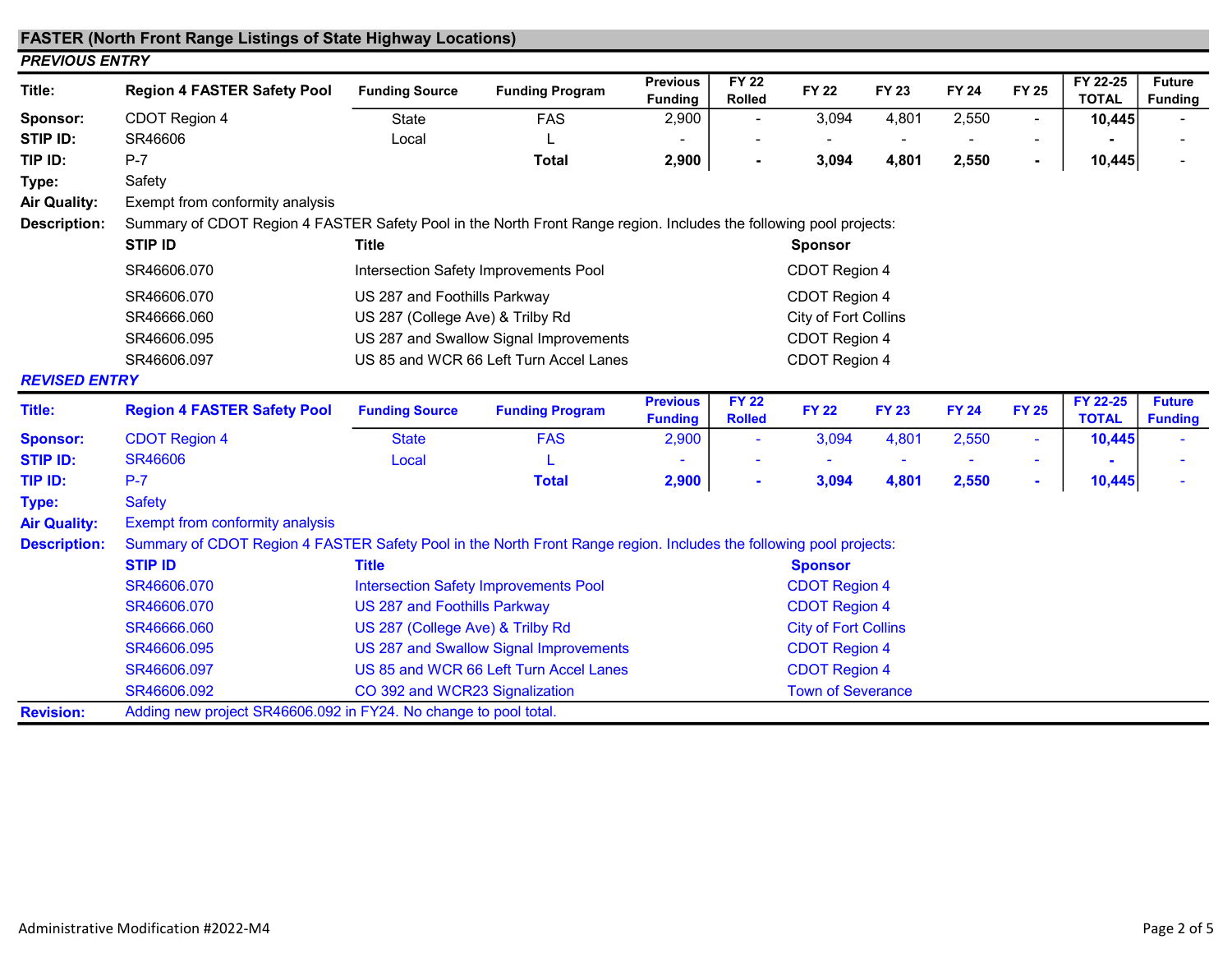| <b>Surface Treatment</b> |                                                                                                                                                         |                                           |                                                    |                                   |                                 |                                |              |              |              |                          |                                 |
|--------------------------|---------------------------------------------------------------------------------------------------------------------------------------------------------|-------------------------------------------|----------------------------------------------------|-----------------------------------|---------------------------------|--------------------------------|--------------|--------------|--------------|--------------------------|---------------------------------|
| <b>PREVIOUS ENTRY</b>    |                                                                                                                                                         |                                           |                                                    |                                   |                                 |                                |              |              |              |                          |                                 |
| Title:                   | <b>Region 4 Surface Treatment</b>                                                                                                                       | <b>Funding Source</b>                     | <b>Funding Program</b>                             | <b>Previous</b><br><b>Funding</b> | <b>FY 22</b><br><b>Rolled</b>   | <b>FY 22</b>                   | <b>FY 23</b> | <b>FY 24</b> | <b>FY 25</b> | FY 22-25<br><b>TOTAL</b> | <b>Future</b><br><b>Funding</b> |
| Sponsor:                 | CDOT Region 4                                                                                                                                           | Federal                                   | STBG/NHPP                                          | 25,302                            | $\overline{\phantom{a}}$        | 4,204                          | 7,459        | 14,608       | 8,757        | 35,028                   |                                 |
| STIP ID:                 | SR45218                                                                                                                                                 | <b>State</b>                              | <b>SHF</b>                                         | 3,952                             |                                 | 1,128                          | 1,398        | 2,884        | 1,668        | 7,079                    |                                 |
| TIP ID:                  | $P-13$                                                                                                                                                  | <b>State</b>                              | SB <sub>1</sub>                                    |                                   |                                 |                                |              |              |              |                          |                                 |
| Type:                    | <b>Surface Treatment</b>                                                                                                                                | Local                                     |                                                    |                                   |                                 |                                |              |              |              |                          |                                 |
| <b>Air Quality:</b>      | Exempt from conformity analysis                                                                                                                         | Local                                     | <b>LOM</b>                                         |                                   |                                 |                                |              |              |              |                          |                                 |
|                          |                                                                                                                                                         |                                           | <b>Total</b>                                       | 29,254                            |                                 | 5,332                          | 8,857        | 17,493       | 10,425       | 42,107                   |                                 |
| <b>Description:</b>      | Summary of CDOT Region 4 Surface Treatment Pool in the North Front Range region. Includes the following pool projects:<br><b>STIP ID</b><br>SR45218.211 | <b>Title</b><br>SH257 Windsor Resurfacing |                                                    |                                   | <b>Sponsor</b><br>CDOT Region 4 |                                |              |              |              |                          |                                 |
|                          | SNF5788.045                                                                                                                                             |                                           | SH257 & Eastman Park Drive Intersection            |                                   |                                 | CDOT Region 4                  |              |              |              |                          |                                 |
|                          | SR45218.232<br>SR45218.234                                                                                                                              | US 85 5th to O St. Business Surface       | SH257 Windsor Resurfacing Eastman to 34            |                                   |                                 | CDOT Region 4<br>CDOT Region 4 |              |              |              |                          |                                 |
| <b>REVISED ENTRY</b>     |                                                                                                                                                         |                                           |                                                    |                                   |                                 |                                |              |              |              |                          |                                 |
| <b>Title:</b>            | <b>Region 4 Surface Treatment</b>                                                                                                                       | <b>Funding Source</b>                     | <b>Funding Program</b>                             | <b>Previous</b><br><b>Funding</b> | <b>FY 22</b><br><b>Rolled</b>   | <b>FY 22</b>                   | <b>FY 23</b> | <b>FY 24</b> | <b>FY 25</b> | FY 22-25<br><b>TOTAL</b> | <b>Future</b><br><b>Funding</b> |
| <b>Sponsor:</b>          | <b>CDOT Region 4</b>                                                                                                                                    | Federal                                   | <b>STBG/NHPP</b>                                   | 25,302                            | $\blacksquare$                  | 3,078                          | 8,584        | 14,608       | 8,757        | 35,028                   |                                 |
| <b>STIP ID:</b>          | <b>SR45218</b>                                                                                                                                          | <b>State</b>                              | <b>SHF</b>                                         | 3,952                             |                                 | 1,128                          | 1,398        | 2,884        | 1,668        | 7,079                    |                                 |
| TIP ID:                  | $P-13$                                                                                                                                                  | <b>State</b>                              | SB <sub>1</sub>                                    |                                   |                                 |                                |              |              |              |                          |                                 |
| Type:                    | <b>Surface Treatment</b>                                                                                                                                | Local                                     | L                                                  |                                   |                                 |                                |              |              |              |                          |                                 |
| <b>Air Quality:</b>      | <b>Exempt from conformity analysis</b>                                                                                                                  | Local                                     | <b>LOM</b>                                         |                                   |                                 |                                |              |              |              |                          |                                 |
|                          |                                                                                                                                                         |                                           | <b>Total</b>                                       | 29,254                            |                                 | 4,207                          | 9,983        | 17,493       | 10,425       | 42,107                   |                                 |
| <b>Description:</b>      | Summary of CDOT Region 4 Surface Treatment Pool in the North Front Range region. Includes the following pool projects:                                  |                                           |                                                    |                                   |                                 |                                |              |              |              |                          |                                 |
|                          | <b>STIP ID</b>                                                                                                                                          | <b>Title</b>                              |                                                    |                                   |                                 | <b>Sponsor</b>                 |              |              |              |                          |                                 |
|                          | SR45218.211                                                                                                                                             | <b>SH257 Windsor Resurfacing</b>          |                                                    | <b>CDOT Region 4</b>              |                                 |                                |              |              |              |                          |                                 |
|                          | SNF5788.045                                                                                                                                             |                                           | <b>SH257 &amp; Eastman Park Drive Intersection</b> |                                   |                                 | <b>CDOT Region 4</b>           |              |              |              |                          |                                 |
|                          | SR45218.232                                                                                                                                             | US 85 5th to O St. Business Surface       |                                                    |                                   |                                 | <b>CDOT Region 4</b>           |              |              |              |                          |                                 |
|                          | SR45218.234                                                                                                                                             |                                           | SH257 Windsor Resurfacing Eastman to 34            |                                   |                                 | <b>CDOT Region 4</b>           |              |              |              |                          |                                 |
| <b>Revision:</b>         | Shifting \$1,125K Federal from FY22 to FY23 for project SNF5788.045. No change to pool total.                                                           |                                           |                                                    |                                   |                                 |                                |              |              |              |                          |                                 |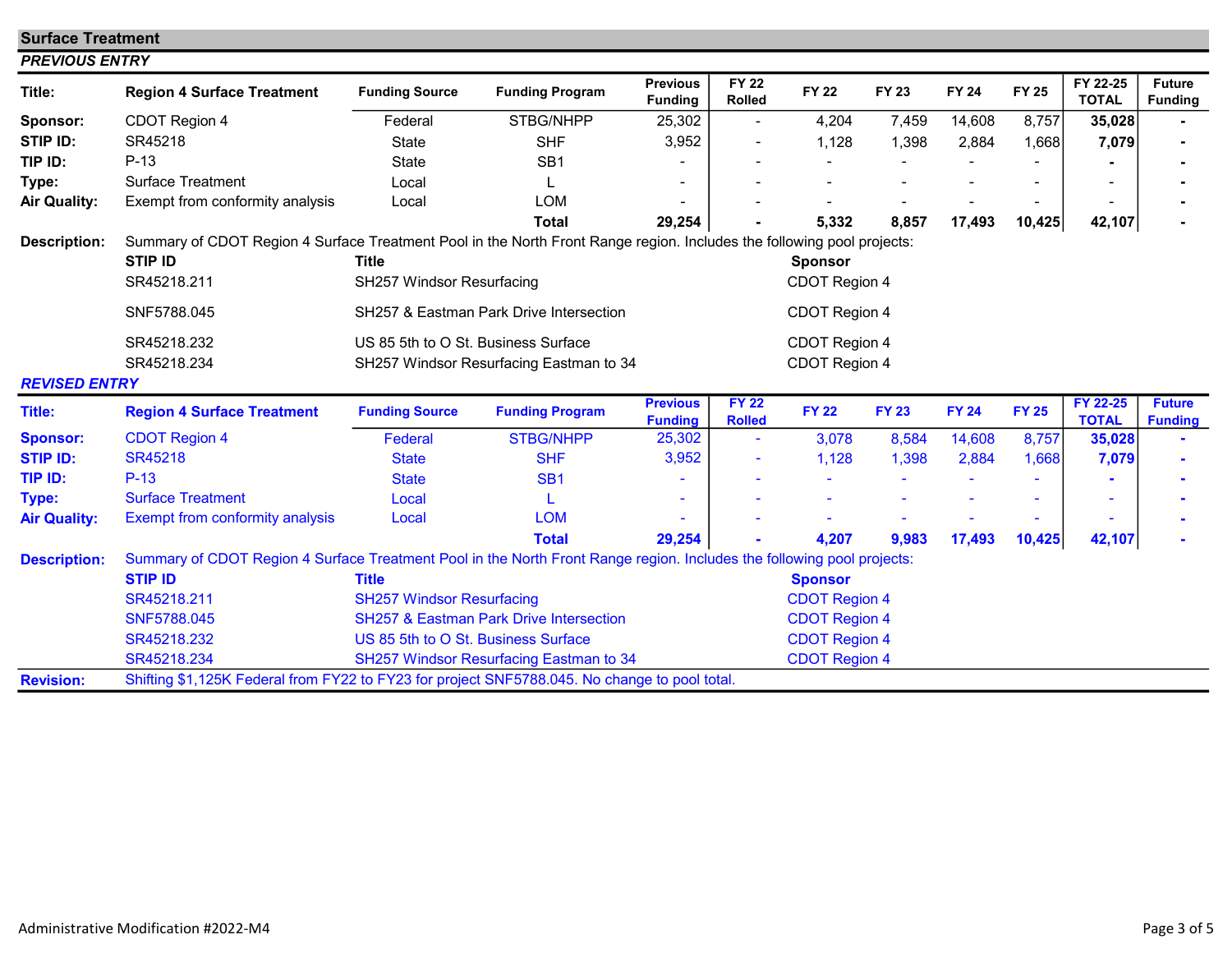| <b>Safety</b>         |                                                               |                                       |                        |                                   |                               |              |              |              |              |                          |                                 |  |
|-----------------------|---------------------------------------------------------------|---------------------------------------|------------------------|-----------------------------------|-------------------------------|--------------|--------------|--------------|--------------|--------------------------|---------------------------------|--|
| <b>PREVIOUS ENTRY</b> |                                                               |                                       |                        |                                   |                               |              |              |              |              |                          |                                 |  |
| Title:                | <b>Region 4 Traffic Signals</b>                               | <b>Funding Source</b>                 | <b>Funding Program</b> | <b>Previous</b><br><b>Funding</b> | <b>FY 22</b><br><b>Rolled</b> | <b>FY 22</b> | <b>FY 23</b> | <b>FY 24</b> | <b>FY 25</b> | FY 22-25<br><b>TOTAL</b> | <b>Future</b><br><b>Funding</b> |  |
| Sponsor:              | CDOT Region 4                                                 | Federal                               | <b>STBG</b>            | 245                               | $\overline{\phantom{a}}$      | 65           | 65           | 65           | 65           | 260                      |                                 |  |
| STIP ID:              | SR46668                                                       | State                                 | <b>SHF</b>             | 3,250                             | $\overline{\phantom{a}}$      | 375          | 375          | 375          | 375          | 1,500                    |                                 |  |
| TIP ID:               | $P-17$                                                        |                                       | <b>Total</b>           | 3,250                             | $\blacksquare$                | 440          | 440          | 440          | 440          | 1,760                    |                                 |  |
| Type:                 | Safety                                                        |                                       |                        |                                   |                               |              |              |              |              |                          |                                 |  |
| <b>Air Quality:</b>   | Exempt from conformity analysis                               |                                       |                        |                                   |                               |              |              |              |              |                          |                                 |  |
| <b>Description:</b>   | Summary of CDOT Region 4 Traffic Signals Project Programming. |                                       |                        |                                   |                               |              |              |              |              |                          |                                 |  |
|                       | <b>STID</b>                                                   | <b>Title</b>                          |                        | Sponsor:                          |                               |              |              |              |              |                          |                                 |  |
|                       | SR46600.093                                                   | Signalization of US34/SH257 Ramps     |                        |                                   | CDOT Region 4                 |              |              |              |              |                          |                                 |  |
| <b>REVISED ENTRY</b>  |                                                               |                                       |                        |                                   |                               |              |              |              |              |                          |                                 |  |
| Title:                | <b>Region 4 Traffic Signals</b>                               | <b>Funding Source</b>                 | <b>Funding Program</b> | <b>Previous</b><br><b>Funding</b> | <b>FY 22</b><br><b>Rolled</b> | <b>FY 22</b> | <b>FY 23</b> | <b>FY 24</b> | <b>FY 25</b> | FY 22-25<br><b>TOTAL</b> | <b>Future</b><br><b>Funding</b> |  |
| <b>Sponsor:</b>       | <b>CDOT Region 4</b>                                          | Federal                               | <b>STBG</b>            | 245                               | ٠                             | 65           | 65           | 65           | 65           | 260                      |                                 |  |
| <b>STIP ID:</b>       | <b>SR46668</b>                                                | <b>State</b>                          | <b>SHF</b>             | 3,250                             | $\blacksquare$                | 375          | 375          | 375          | 375          | 1,500                    |                                 |  |
| TIP ID:               | $P-17$                                                        |                                       | <b>Total</b>           | 3,250                             | $\blacksquare$                | 440          | 440          | 440          | 440          | 1,760                    |                                 |  |
| Type:                 | <b>Safety</b>                                                 |                                       |                        |                                   |                               |              |              |              |              |                          |                                 |  |
| <b>Air Quality:</b>   | Exempt from conformity analysis                               |                                       |                        |                                   |                               |              |              |              |              |                          |                                 |  |
| <b>Description:</b>   | Summary of CDOT Region 4 Traffic Signals Project Programming. |                                       |                        |                                   |                               |              |              |              |              |                          |                                 |  |
|                       | <b>STID</b>                                                   | <b>Title</b>                          |                        |                                   | <b>Sponsor:</b>               |              |              |              |              |                          |                                 |  |
|                       | SR46600.093                                                   | Signalization of US34/SH257 Ramps     |                        |                                   | <b>CDOT Region 4</b>          |              |              |              |              |                          |                                 |  |
|                       | SNF5788.045                                                   | <b>SH257 &amp; Eastman Park Drive</b> |                        |                                   | <b>CDOT Region 4</b>          |              |              |              |              |                          |                                 |  |
|                       |                                                               |                                       |                        |                                   |                               |              |              |              |              |                          |                                 |  |